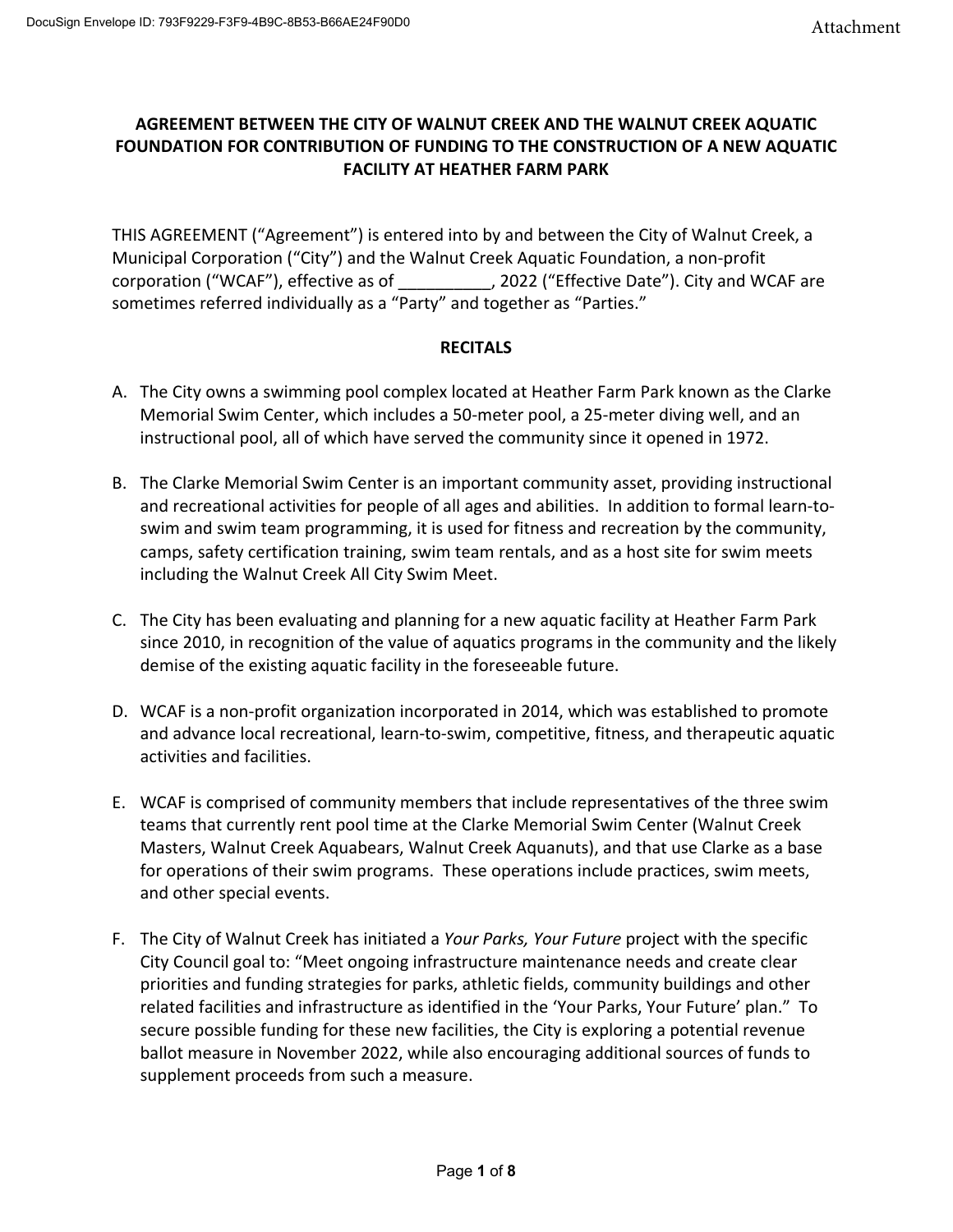- G. After more than 50 years of service to the Walnut Creek community, and as an integral part of its "Your Parks, Your Future" initiative, the Walnut Creek City Council has prioritized replacement of the existing Clarke Memorial Swim Center in Heather Farm Park. The new swim center at Heather Farm Park ("the Project") is intended to support aquatic programs to meet a variety of community needs well into the future, including the current and anticipated needs of the three swim teams that currently rent pool time at the Clarke Memorial Swim Center.
- H. As currently envisioned, the Project to replace the existing facility includes a combined aquatic/community center, and two pools: a family recreation pool and a lap pool. The WCAF community members consider a 50-meter lap pool and additional water space to accommodate the existing and long-term needs of the three swim teams, as well as current programming/user groups of the Clarke Memorial Swim Center, to be an essential component of the Project design.
- I. In recognition that the programs and participants of the swim teams represented by WCAF will benefit in a unique way from the construction of a new swim center in Heather Farm Park, and in particular, from the inclusion of a new 50-meter lap pool and one additional water space to accommodate the existing and long-term needs of the three swim teams as well as other current programming/user groups of the Clarke Memorial Swim Center, the City has asked WCAF to contribute financially toward the cost of the Project to construct the new aquatic facility.
- J. In consideration of the City's agreement to construct a new aquatic facility as part of its *Your Parks, Your Future* program, the design and construction of which will include a 50 meter lap pool and one additional water space, and the City's commitment to continue existing aquatic programming by the swim teams represented by WCAF at reasonable rental rates, WCAF has pledged to use its best efforts to raise and donate funds to the City for the purpose of supporting the construction of the Project at Heather Farm Park and securing water space to accommodate the existing and long-term needs of the three swim teams, and other current programming/user groups of the Clarke Memorial Swim Center.

NOW, THEREFORE, in consideration of the terms and conditions contained herein, the City and WCAF agree as follows:

## **AGREEMENT**

## A. Statement of Intent by the Parties

1. Fundraising by WCAF. WCAF's intent to raise and donate funds to the City to support the construction of a new aquatic facility at Heather Farm Park ("the Project") is premised on the following commitments by the City: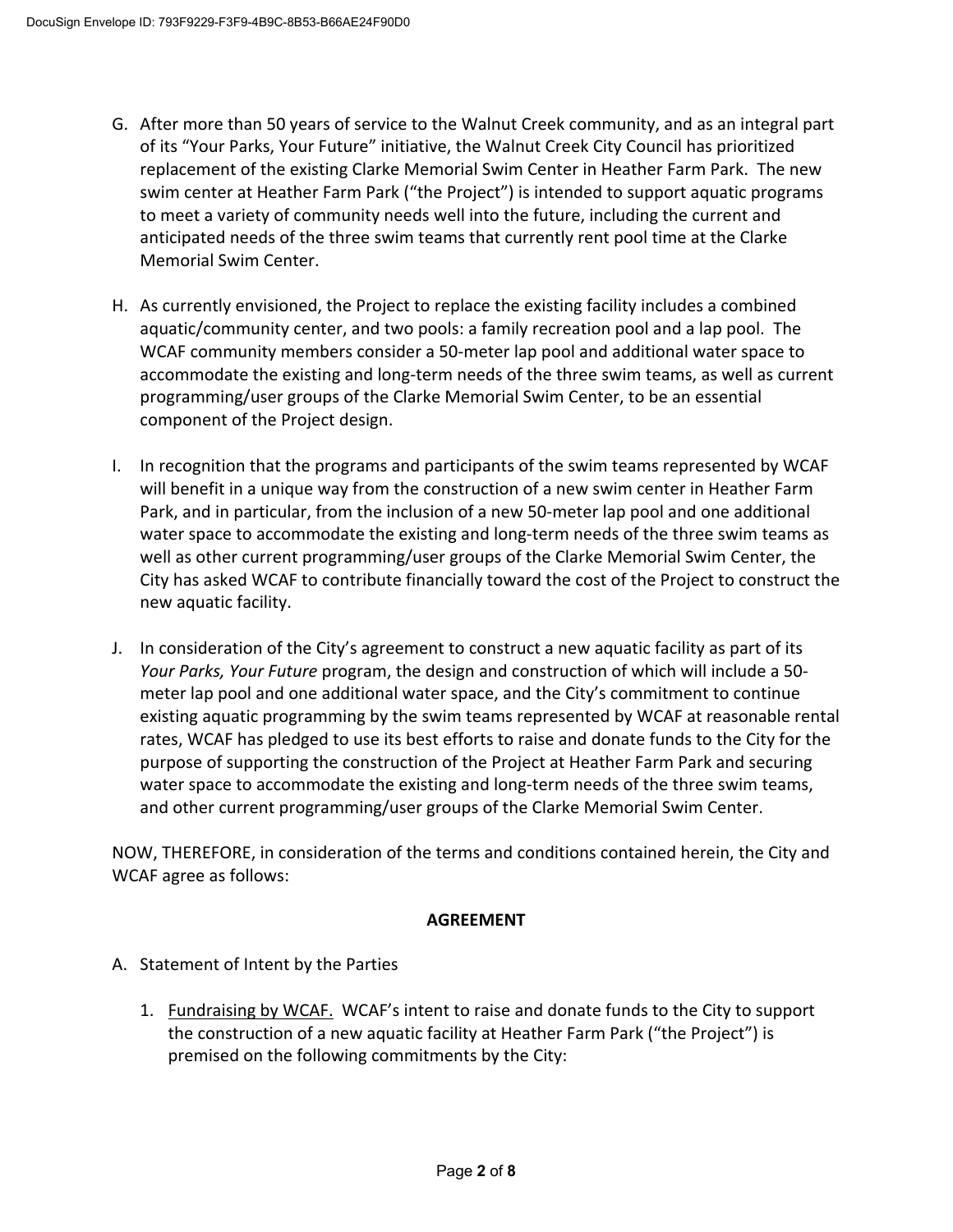- a. The City will adhere to the design process and standards described in Section C of this Agreement leading to Project, which consists of the construction of a new swim center that will include a 50-meter pool and a family recreation pool to accommodate the existing and long-term needs of the three swim teams, and other current programming/user groups at the Clarke Memorial Swim Center.
- b. The City will continue to provide water space and time at the new facility, at reasonable rental rates, to accommodate the existing and long-term needs of the three swim teams, and other current programming/user groups of the Clarke Memorial Swim Center.
- 2. Aquatics Programming by City. The City's intent is to maintain the existing pool time and space for the three swim teams and other current programs at the new facility and at Larkey, understanding that this is necessary to continue the quality community aquatics programs that now exist. The Parties acknowledge that specific program needs will change over time, but understand that there is no intent by the City to substantially diminish the availability of these programs, and actions to do so would constitute a breach of good faith implied in this agreement.
- B. WCAF Fundraising Obligations
	- 1. Fundraising Pledge by WCAF. WCAF agrees to use its "best efforts" to raise \$3 million (the "Fundraising Goal") to be donated to the City for the purpose of contributing towards the cost of the Project. "Best efforts" shall include commercially reasonable steps to collect the full amount pledged under the Fundraising Goal, including but not limited to, seeking financial support from other government sources, public and private foundations, businesses, and individuals. The City acknowledges that a portion of the monetary donations received by WCAF for this purpose may be used by WCAF for communication, printing, and other costs associated with fundraising.
	- 2. Fundraising Components. The fundraising pledge by WCAF specified in section B.1. of this Agreement shall consist of the following distinct components:
		- a. Initial Donation by WCAF. WCAF agrees to make an initial donation to the City in the amount of \$100,000 within three (3) months of the City Council award of a contract to construct the Project. This initial donation may be made from any source but shall not count towards the obligations for naming opportunities in section B.2.b.
		- b. Naming Opportunities. The City authorizes WCAF to use its best efforts to solicit donations based on naming opportunities for the various structures or amenities at the Project with a goal for these donations to make up at least \$1 million of the Fundraising Goal; provided, however, that the City retains final authority to approve or disapprove any specific naming proposal by WCAF. Naming opportunities are defined as the ability of donors to have their name, or a name designated by them, placed on or about the various structures or amenities located at the Project. Prior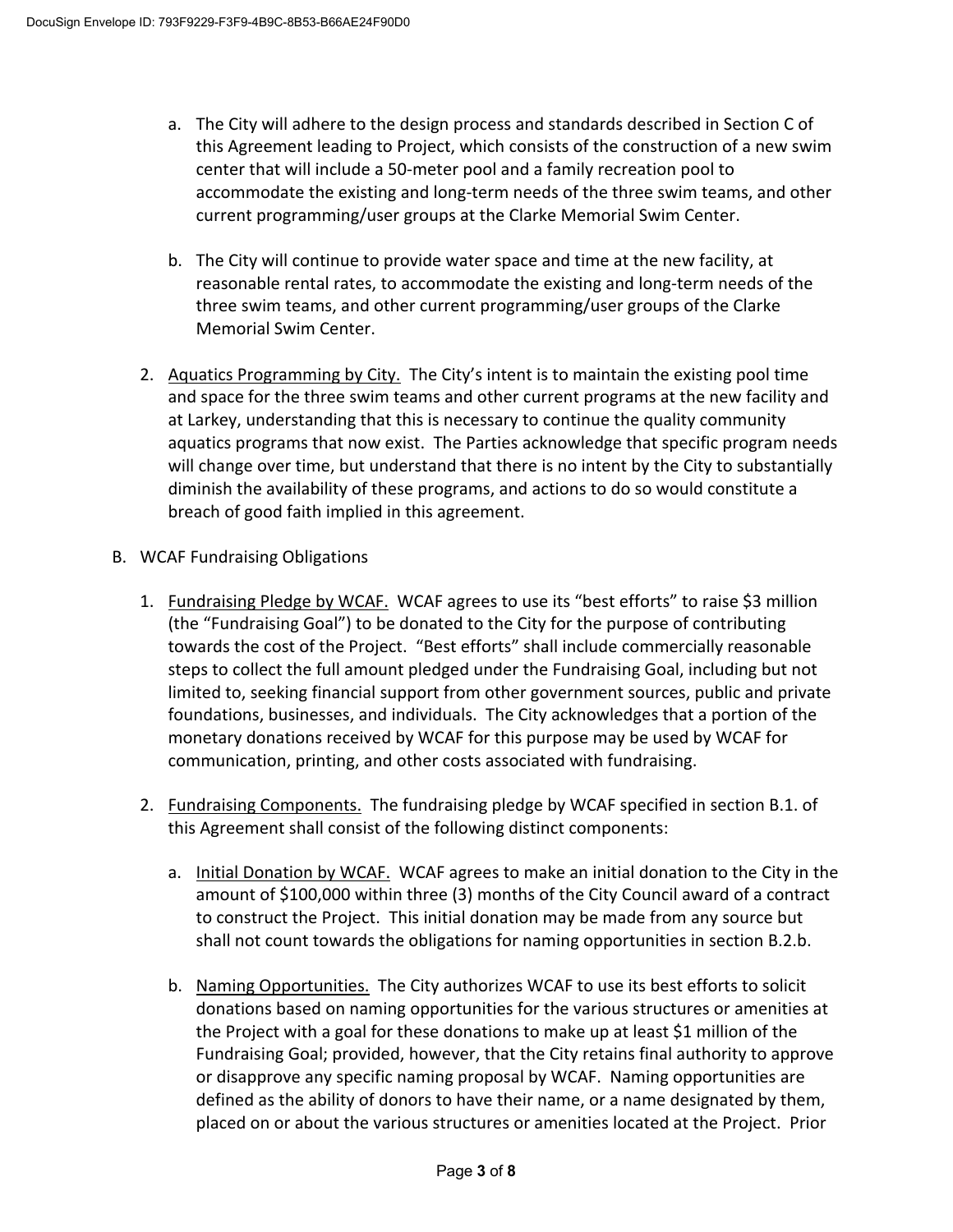to soliciting donations based on naming requests, WCAF will consult with the City to develop a menu of structures and other amenities, and minimum dollar amounts, for which a naming request may be approved. Prior to final approval of any naming request, City staff will consult with WCAF on the placement of names to ensure that public health and safety are not compromised. The City retains final approval regarding the placement of signage, structures, and amenities associated with naming requests. The City acknowledges that WCAF will have met its obligations for this fundraising component if the City receives bona fide offers of donations in exchange for naming opportunities in an amount equal to or greater than \$1 million.

- c. General Contributions. WCAF will use its best efforts to seek financial support from other government sources, public and private foundations, businesses, and individuals and donate \$3.0 million to the City for the Project, less the amounts provided in fulfillment of the obligations in sections B.2.a and B.2.b.
- 3. Time Period for Fundraising by WCAF ("the Fundraising Period"). The total fundraising amount specified in Section B.2.c. of this Agreement shall be achieved by WCAF over a ten-year period commencing upon the City Council award of a contract to construct the Project. Additionally, fifty percent (50%) of the total fundraising amount identified in Section B.2.c. shall be achieved by WCAF within five (5) years of the opening of the Project for general public use and for use by the swim teams (the "Interim Fundraising Goal").
- 4. City Support for WCAF Fundraising. The City agrees to support WCAF fundraising efforts by providing access to, and allowing the WCAF to use, images of the designs for the new swim facility, other information about the Project, and accommodating other reasonable requests to support the WCAF's fundraising campaign.
- 5. Provision for Failure of WCAF to Achieve Fundraising Goal. If WCAF is unable to achieve the Fundraising Goal defined in Section B.2. within the Fundraising Period defined in Section B.3., or if WCAF is unable to achieve the Interim Fundraising Goal described in Section B.3., the City and WCAF shall enter discussions for the purpose of reaching an agreement to extend the Fundraising Period. In addition, at the end of the time period for fundraising, or in the case of the Interim Fundraising Goal not having been achieved, the City retains the right to assess a "facilities fee" in addition to the standard pool rental fees charged to the user groups as a means to recover any shortfall in the WCAF Fundraising Goal defined in Section B.2.c. The "facilities fee" that may be levied by the City to recover the fundraising shortfall shall not exceed 10% of the rental fee, and shall not extend beyond the time necessary to collect the amount of the shortfall. The City agrees that its only methods to unilaterally collect the Fundraising Goal are as set forth in this paragraph.
- 6. Form of Payment by WCAF to City. WCAF will make contributions from fundraising activity to the City via a mutually acceptable method. The Fundraising Goal shall be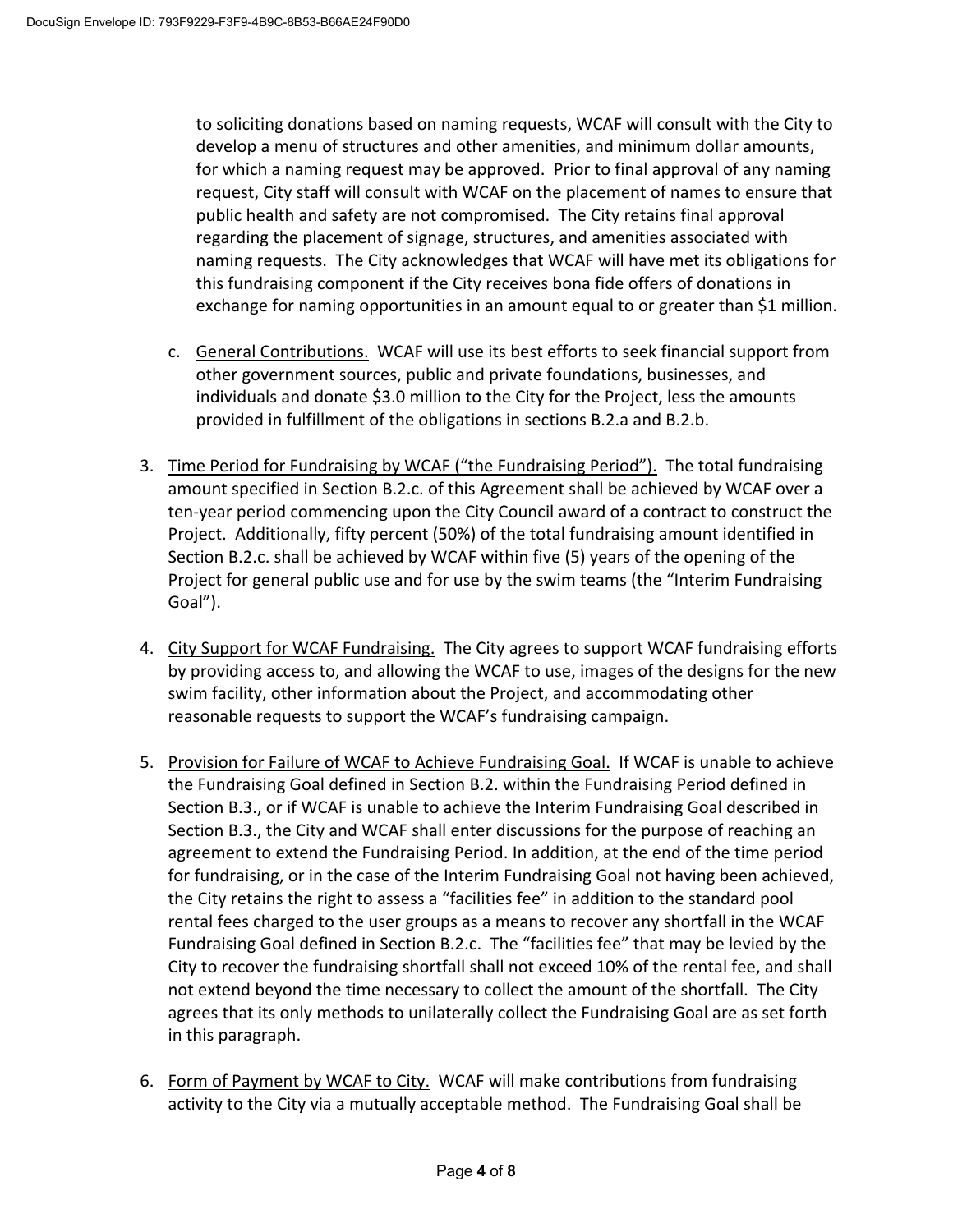transferred in annual amounts to be spread out over the Fundraising Period from WCAF to the City on July 1 of each year during the Fundraising Period. Fundraising payments to the City by WCAF shall be accompanied by a financial report in a form to be agreed to in advance by the City and WCAF.

- 7. Optional Termination of Agreement by City and WCAF.
	- a. The City may terminate this Agreement, and it shall be no further force and effect, if the City provides written notification to WCAF that it is electing not to proceed with the Project.
	- b. WCAF shall have the option to terminate this Agreement if the City Council has not awarded a contract to construct the Project by December 31, 2025. The intent of this optional termination clause is to allow WCAF to represent to potential donors that the Project will be diligently pursued by the City to its completion, and to ensure timely performance by the City of its obligations under this agreement.
	- c. Nothing in this section shall preclude the Parties from negotiating a mutually acceptable extension to the time frames in this Agreement, or otherwise amending the Agreement as may be mutually beneficial under the circumstances. The Parties acknowledge that the purpose of amending the Agreement would not be to increase or reduce the Fundraising Goal committed to by WCAF which is based on the fundraising capacity study commissioned by WCAF.
- C. New Swim Center Design Standards
	- 1. Swim Center Design Standards. The City agrees that the reconstructed swim center will include a 50-meter pool that meets Fédération Internationale de Natation (FINA) training and competition standards, and, along with the family recreation pool, shall be designed to allow, at a minimum, the continuation of aquatic programming by the three swim teams and other current users/groups, as currently exist at the Clarke Memorial Swim Center.
	- 2. Consultation Between the City and WCAF Concerning Project Design. The City shall invite WCAF to appoint a representative to the panel interviewing and recommending the Project architect. The City shall also consult with WCAF to provide input on potential designs and locations of the aquatic facility during the preliminary design, design development, and final design stages, prior to the City giving final approval on any design or location.
- D. Consideration by City to WCAF Represented Swim Teams for Undertaking Fundraising **Obligations**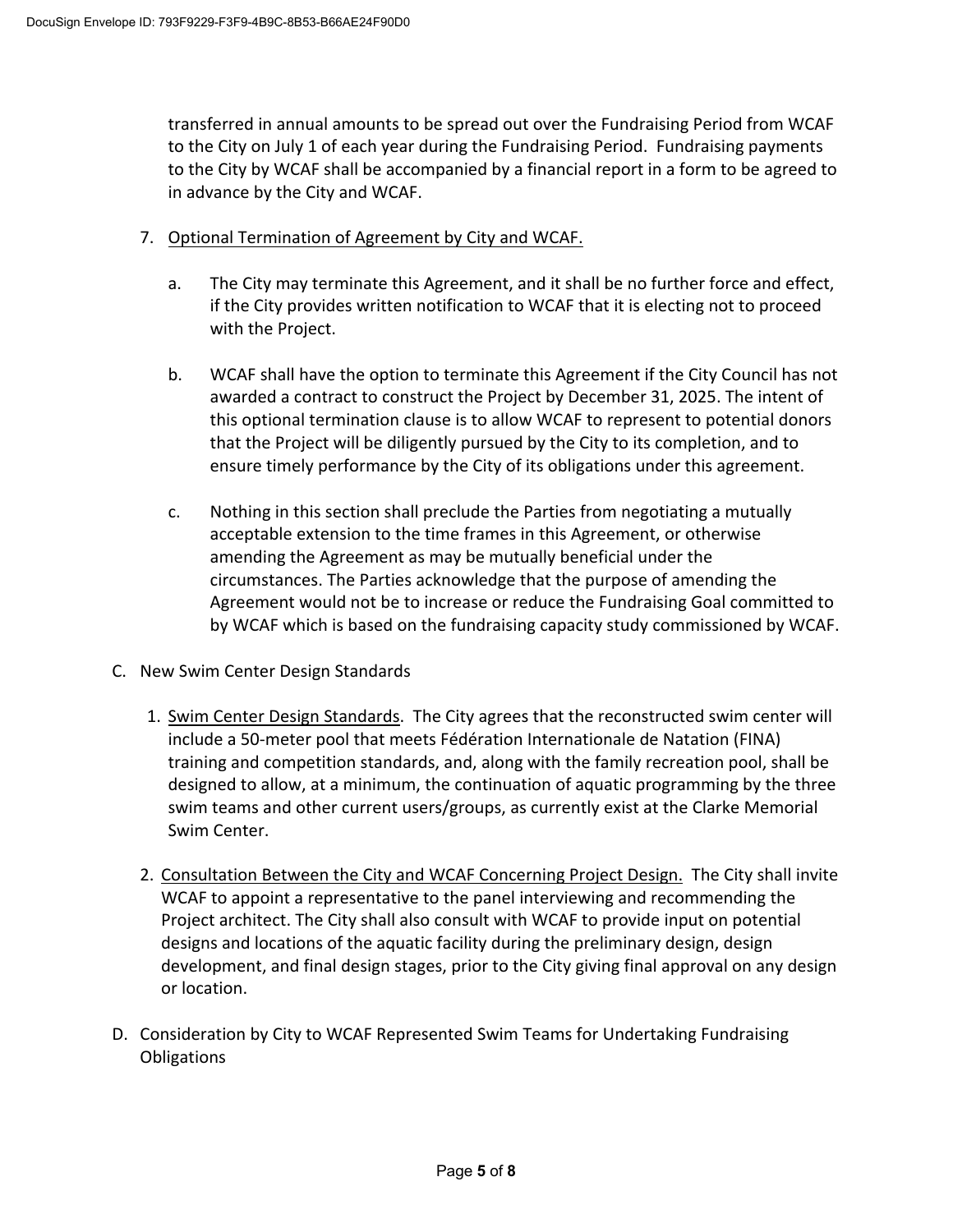- 1. Continuation of Program Use by Swim Teams. During the Fundraising Period defined in Section B.3. of this Agreement, the City shall continue to grant the three swim teams (Walnut Creek Masters, Walnut Creek Aquabears, Walnut Creek Aquanuts), pool rental time consistent with current usage. During the design phase and before awarding a contract to construct the Project, the City shall meet and confer in good faith with representatives of each of the three swim teams to determine the pool rental time to be provided to each team during the Fundraising Period, while also preserving the City's interest in providing a balance of programming time for the community.
- 2. Rental Rates for Aquatic Programs. During the Fundraising Period defined in Section B.3. of this Agreement, the City shall continue to grant the three swim teams (Walnut Creek Masters, Walnut Creek Aquabears, Walnut Creek Aquanuts) pool rental time at rental rates to be no greater than the rental rates charged by the City to these groups as of the beginning of the Fundraising Period, as may be adjusted annually on July 1 of each year during the Fundraising Period, consistent with the City's current approved cost recovery policy for the pool rental program.
- 3. Facility to Remain Open. During the Fundraising Period defined in Section B.3. of this Agreement, absent any instance of force majeure, which is defined as an event beyond a party's control and that could not be reasonably anticipated or mitigated, and upon completion of construction of the Project, the City agrees to maintain the Project available for use by the community and the three swim teams on a year-round basis, except for necessary maintenance activity as determined by the City requiring its temporary closure.
- 4. Program Rental During Construction. If the Clarke Swim Center is closed during construction of the Project, the City shall make the Larkey Swim Center available for rental to the three swim teams, and other current user groups, to the maximum extent possible while considering other aquatics programs at Larkey, at rental rates no greater than that described in section D.2.
- 5. "Best Efforts" To Minimize Closure Period. The City agrees to use "best efforts" to minimize the closure period of the Clarke Swim Center. The City will require all those working on the Project, including architects, project managers, and general contractors, to use "best efforts," to eliminate or minimize the period of time during which the aquatic center at Clarke is closed during construction of, and prior to opening, the Project. "Best efforts" shall include, but not be limited to, phasing or staging construction of the Project as may be necessary to eliminate or minimize closure of the aquatic facility.

# E. Counterparts

This Agreement may be executed in multiple counterparts and by electronic means, each of which so fully executed counterpart shall be deemed an original. No counterpart shall be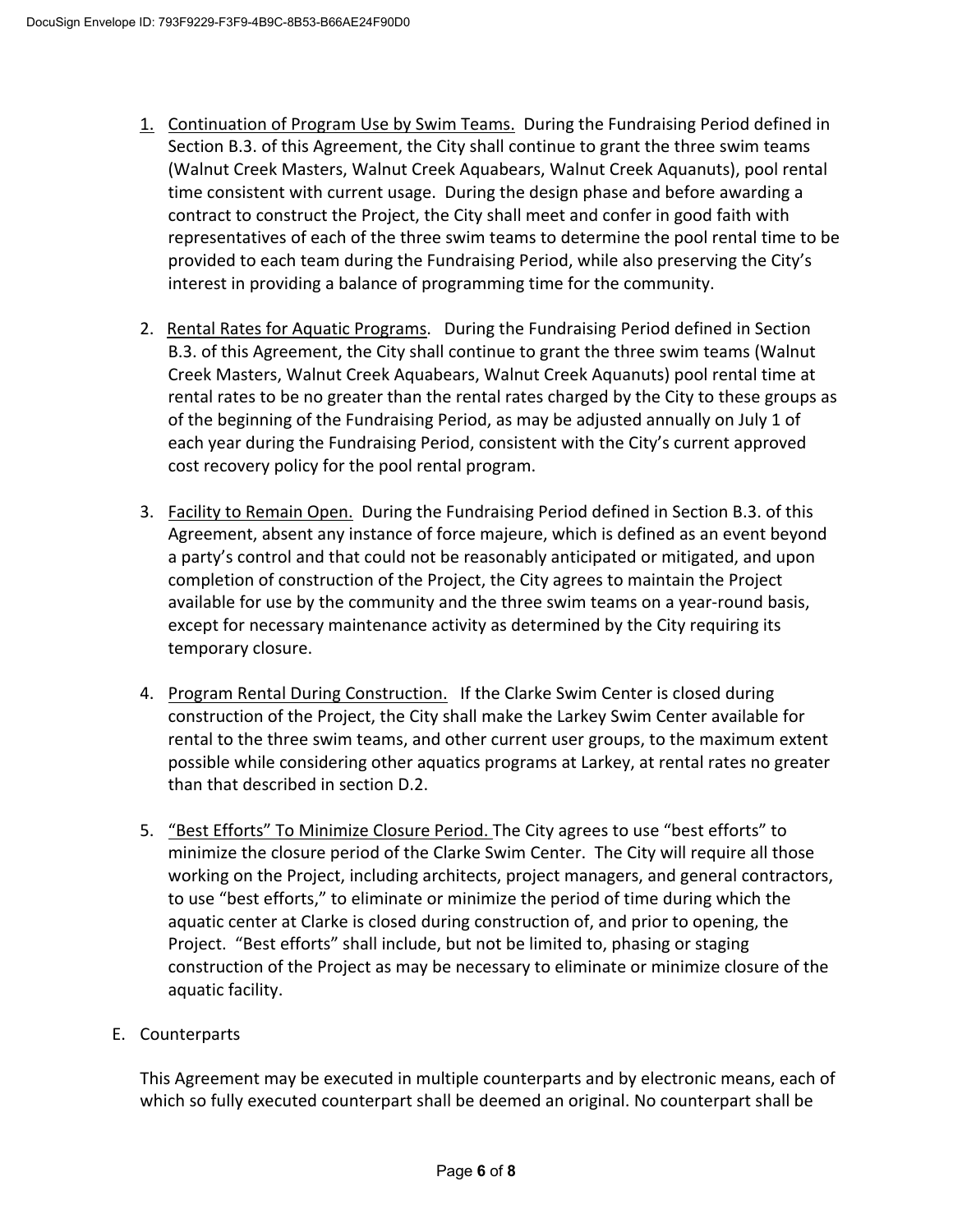deemed to be an original or presumed delivered unless and until the counterpart executed by the other Party to this Agreement is in the physical possession of the Party seeking enforcement thereof.

### F. Authority to Execute

Each Party hereto expressly warrants and represents that he/she/they has/have the authority to execute this Agreement on behalf of his/her/their organization or governmental entity and warrants and represents that he/she/they has/have the authority to bind his/her/their entity to the performance of its obligations hereunder.

G. No Third-Party Beneficiaries

There shall be no third-party beneficiaries to this Agreement.

H. Severability

If any term, provision, or condition of this Agreement is held by a court of competent jurisdiction to be invalid or unenforceable, the remainder of this Agreement shall continue in full force and effect.

I. Entire Agreement; Amendment

This Agreement contains the entire agreement between the Parties with respect to the subject matter hereof, and supersedes all prior written or oral agreements, understandings, representations or statements between the Parties with respect to the subject matter hereof. This Agreement may only be amended in writing by mutual consent of the Parties.

J. No Joint Ventures or Agents

Nothing in this Agreement is intended to or shall establish the Parties as partners or coventurers with one another, or as agents of each other. Except as otherwise specifically provided in this Agreement or as City may otherwise specify in writing, WCAF shall have no right or authority, express or implied, to act on behalf of City in any capacity whatsoever as an agent or to commit or otherwise bind City to any obligation.

K. Independent Contractor

During the term of this Agreement, WCAF's employee's, agents and subcontractors shall be independent contractors and shall not be employees of City.

L. Governing Law

This Agreement shall be governed by and construed in accordance with the laws of the